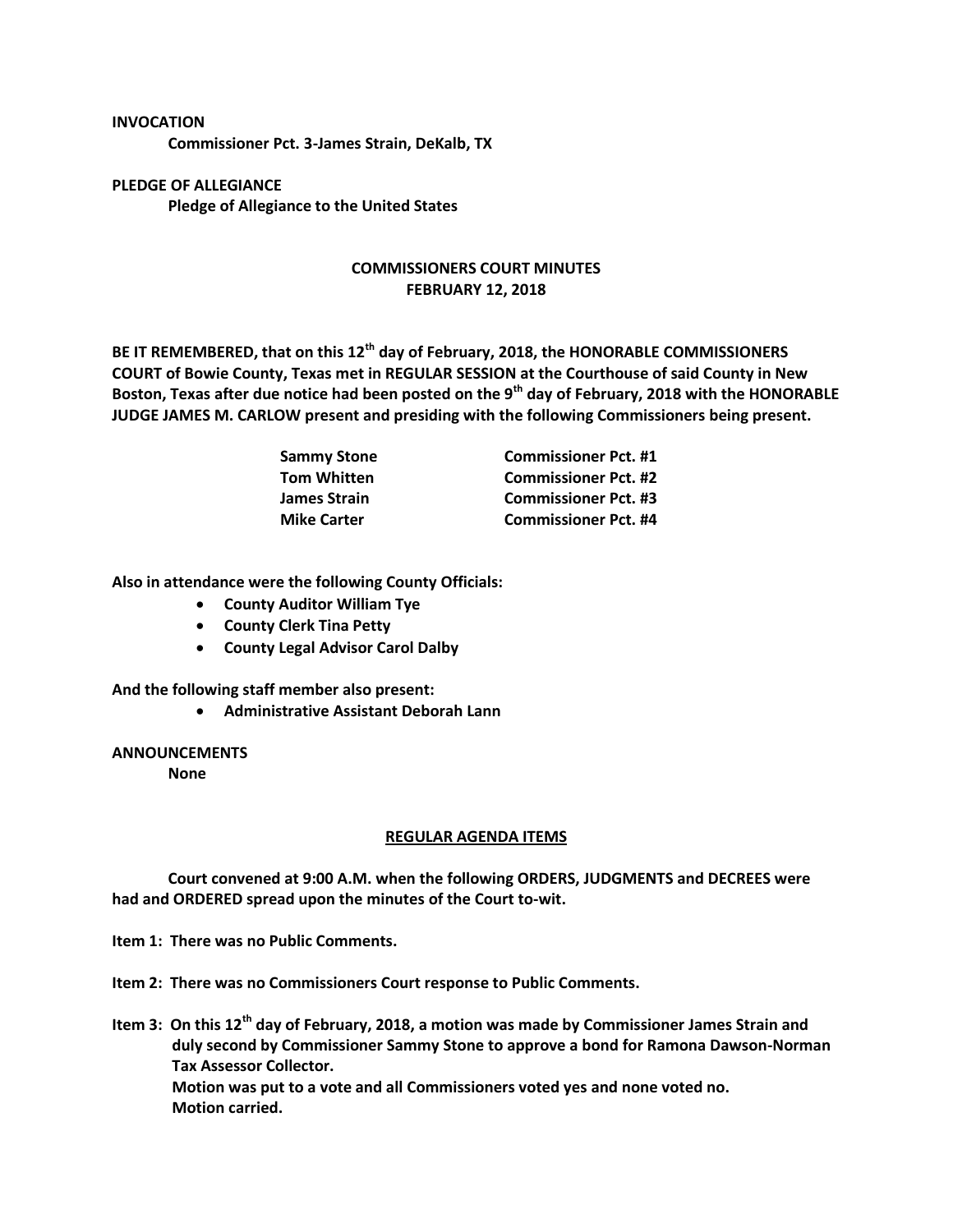- **Item 4: On this 12th day of February, 2018, a motion was made by Commissioner James Strain and duly second by Commissioner Mike Carter to approve a bond for Christina Holland, Auditor's Office. Motion was put to a vote and all Commissioners voted yes and none voted no. Motion carried.**
- **Item 5: On this 12th day of February, 2018, a motion was made by Commissioner Mike Carter and duly second by Commissioner Tom Whitten to accept the Racial Profiling Traffic Stop Report. Motion was put to a vote and all Commissioners voted yes and none voted no. Motion carried.**
- **Item 6: On this 12th day of February, 2018, a motion was made by Commissioner Sammy Stone and duly second by Commissioner Mike Carter to approve the application for the grant (2018- 2019 Drug Court Grant). Motion was put to a vote and all Commissioners voted yes and none voted no. Motion carried.**
- **Item 7: On this 12th day of February, 2018, a motion was made by Commissioner Tom Whitten and duly second by Commissioner Mike Carter to approve the 2018-2019 CSCD Specialized DV Caseload. Motion was put to a vote and all Commissioners voted yes and none voted no. Motion carried.**
- **Item 8: On this 12th day of February, 2018, a motion was made by Commissioner Mike Carter and duly second by Commissioner Sammy Stone to reappoint Randy Mansfield and Kenny Turner to the Emergency Services District #4 board. Motion was put to a vote and all Commissioners voted yes and none voted no. Motion carried.**
- **Item 9: On this 12th day of February, 2018, a motion was made by Commissioner James Strain and duly second by Commissioner Mike Carter to approve Jim Roberts as the replacement for Mike Burke on the Bowie County Housing Authority Board of Commissioners. Motion was put to a vote and all Commissioners voted yes and none voted no. Motion carried.**
- **Item 10: On this 12th day of February, 2018, a motion was made by Commissioner Mike Carter and duly second by Commissioner Tom Whitten to purchase the property and relocate the Justice of the Peace, Pct. 3. Motion was put to a vote and all Commissioners voted yes and none voted no. Motion carried.**
- **Item 11: On this 12th day of February, 2018, a motion was made by Commissioner Mike Carter and duly second by Commissioner James Strain to approve the steps for Bowie County approval to execute this agreement (Bowie County/Trane Energy Project). Motion was put to a vote and all Commissioners voted yes and none voted no. Motion carried.**